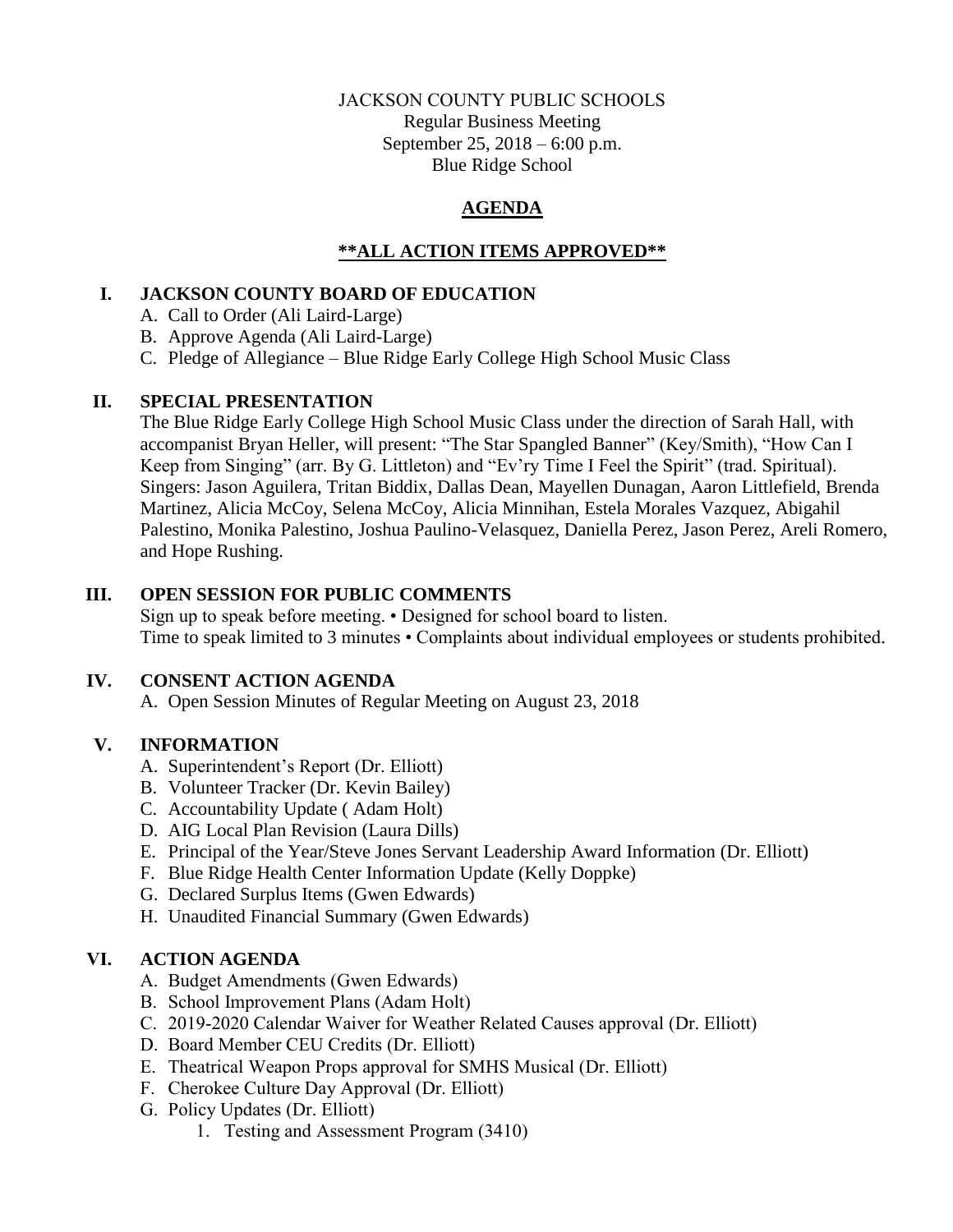- 2. Graduation Requirements (3460)
- H. Field Trips: (Dr. Elliott)
	- 1. Scotts Creek Elementary School Grade 8, Outer Banks, NC, April 30, 2019 to May 3, 2019, TT 4965.
	- 2. Scotts Creek Elementary School Grade 7, YMCA Camp Greenville, Cedar Mountain, NC, April 18, 2019, TT 4967.
	- 3. Smoky Mountain High School Grades 9-12, New York, NY, April 3, 2019 to April 7, 2019, TT 4968.
	- 4. Smoky Mountain High School Band Grades 9-12, Bristol, TN, Oct. 6, 2018, TT 4939.
	- 5. Fairview Elementary School Grade 3, Planetarium at Young Harris College, Oct. 3, 2018, TT 4929.
	- 6. Fairview Elementary School Grade 5, Knoxville Zoo, Oct. 26, 2018, TT 5053.
	- 7. Smoky Mountain High School Women's Volleyball Teams, Carowinds, Charlotte, NC, Sept. 29 to 30, 2018, TT 5051.
- **VII. CLOSED SESSION – Pursuant to G.S. 143.318.11 for the following purposes: under subsection; (a) (1) to prevent the disclosure of privileged or confidential personnel information pursuant to G.S. 115C-319-321 and (a) (3) to discuss matters protected by the attorney-client privilege.**

# **VIII. PERSONNEL ACTION AGENDA**

## **Employee Recommendations:**

- 1. Ayers, Phillip Activity/Field Trip Bus Driver, School of Alternatives
- 2. Boone, Jerrod Activity Bus Driver, Smoky Mountain High School
- 3. Cassey, Thomas Bus Driver and Custodian, Smoky Mountain High School
- 4. Cauley, Jeremy Driver Education Instructor, District-wide
- 5. Holden, Tracie Homebound Teacher, Blue Ridge School and Early College
- 6. Ford, Madison Afterschool Assistant, Cullowhee Valley Elementary School
- 7. Gaddis, Leigh Mashon Bus Monitor, School of Alternatives
- 8. Hammer, Kelly Activity Bus Driver, Smoky Mountain High School
- 9. Hill, Janice School Nurse, Scotts Creek Elementary School
- 10. Kennedy, Odette EC Teacher Assistant, Cullowhee Valley Elementary School
- 11. Kite, Mikayla Afterschool Assistant, Scotts Creek Elementary School
- 12. Lanspery, Jamie Substitute Bus Monitor, Smokey Mountain Elementary School
- 13. Levstek, Daniel James Afterschool Assistant, Fairview Elementary School
- 14. Mehaffey, Lindsey Afterschool Assistant, Scotts Creek Elementary School
- 15. Passmore, Kevin Part Time Custodian, Smoky Mountain High School
- 16. Ploch, Phillip Technology Technician, Central Office
- 17. Rogers, Sheryl District Instructional Coach, Smokey Mountain Elementary School/District-wide
- 18. Shook, Bridgett Custodian and Bus Driver, Blue Ridge Early College
- 19. Tabor, LesLeigh Afterschool Assistant, Fairview Elementary School
- 20. Vickery, Ally Marching Band Assistant, Smoky Mountain High School
- 21. Wilkerson, Matt Percussion Instructor, Smoky Mountain High School
- 22. Wittekind, Rachel Part Time School Nurse, Blue Ridge School and Early College
- 23. Worsham, Michelle Color guard Instructor, Smoky Mountain High School

## **Employee Resignations:**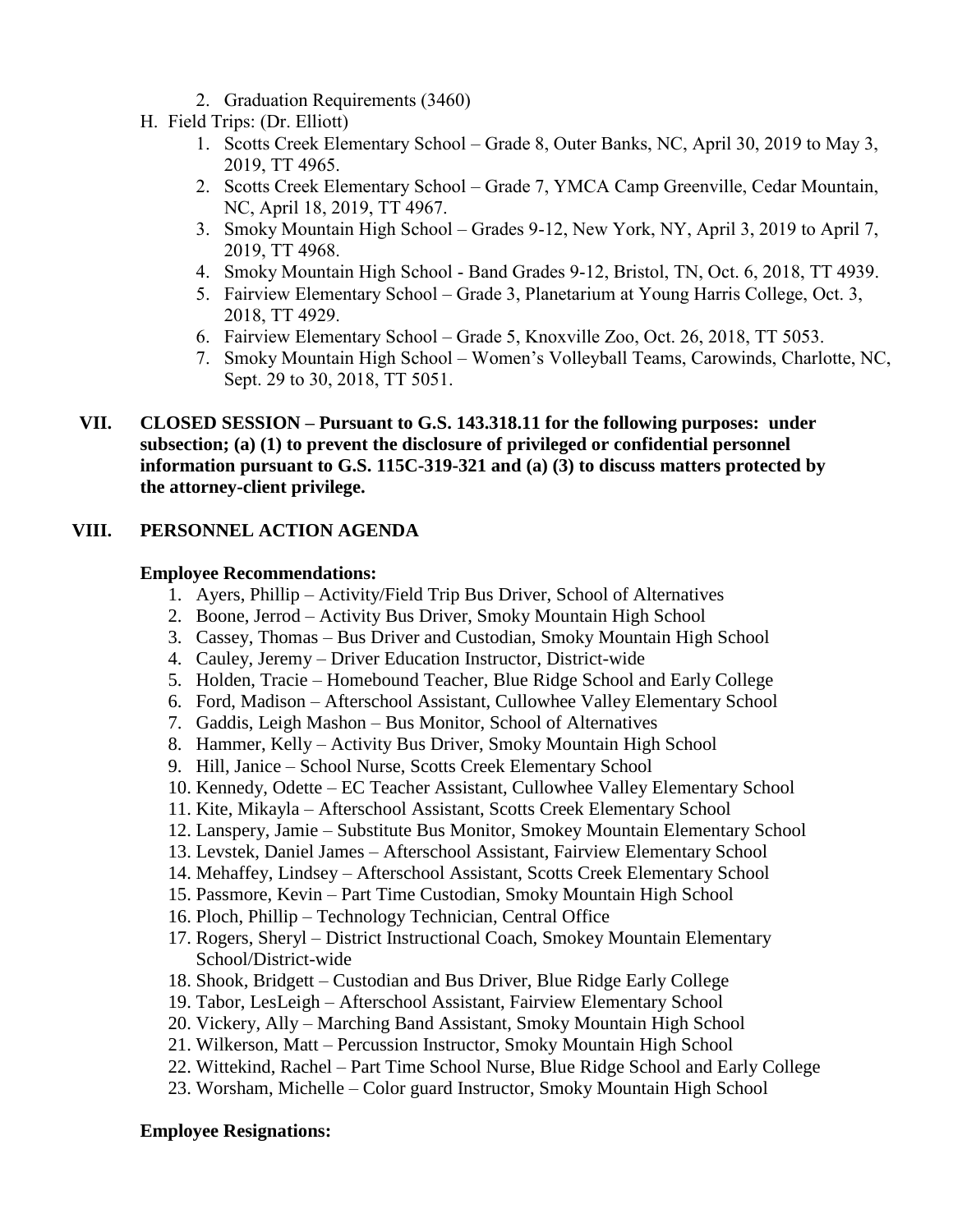- 1. Ensley, Dr. Rebecca Principal, Jackson County Early College
- 2. Lovedahl, Rebekah Afterschool Director, Fairview Elementary School
- 3. Porter, Jacob Custodian, Smoky Mountain High School
- 4. Tuttle, Aaron EC Teacher Assistant, Smoky Mountain High School

#### **Employee Retirements:**

- 1. Kirkpatrick, Rebecca Office Support, Smoky Mountain High School
- 2. Pressley, David Teacher, Smoky Mountain High School

#### **Staff, Non-Staff, and Returning Coach Recommendations:**

- 1. Brown, Megan Athletic Director, Cullowhee Valley Elementary School Returning **Staff**
- 2. Brown, Megan Head Coach Volleyball, Cullowhee Valley Elementary School Returning Staff
- 3. Burton, Heather Assistant Coach Girls Basketball, Cullowhee Valley Elementary School – Returning Non-Staff
- 4. Cody, Jeremy Head Coach Boys Basketball, Fairview Elementary School Returning Non-Staff
- 5. Davis, Cory Head Coach Boys Basketball, Cullowhee Valley Elementary School Returning Non-Staff
- 6. Davis, Renay Head Coach Girls Basketball, Cullowhee Valley Elementary School Returning Staff
- 7. Elkins, Brittany Assistant Coach Varsity Boys Soccer, Blue Ridge Early College New Staff
- 8. Evans, Gabriella Head Coach Volleyball, Scotts Creek Elementary School Returning Staff
- 9. Gallardo, Chyan Head Coach Girls Basketball, Fairview Elementary School Returning Non-Staff
- 10. Gibson, Demetrius Assistant Coach Baseball, Cullowhee Valley Elementary School – New Staff
- 11. Longanecker, Crystal Assistant Coach Volleyball, Scotts Creek Elementary School – Returning Staff
- 12. Matthews, Sarah Assistant Coach Volleyball, Cullowhee Valley Elementary School – New Non-Staff
- 13. Overman, Rebecca Assistant Coach Soccer, Cullowhee Valley Elementary School New Non-Staff
- 14. Pollack, Brad Head Coach Baseball, Cullowhee Valley Elementary School New **Staff**
- 15. Sink, Hannah Head Coach Soccer, Cullowhee Valley Elementary School Returning Non-Staff
- 16. Sutton, Maureen Assistant Coach Volleyball, Fairview Elementary School New Staff
- 17. Wilson, Tina Head Coach Cheer, Fairview Elementary School Returning Non-Staff
- 18. Woodring, Victoria Assistant Coach Junior Varsity Women's Basketball, Smoky Mountain High School - New Non-Staff